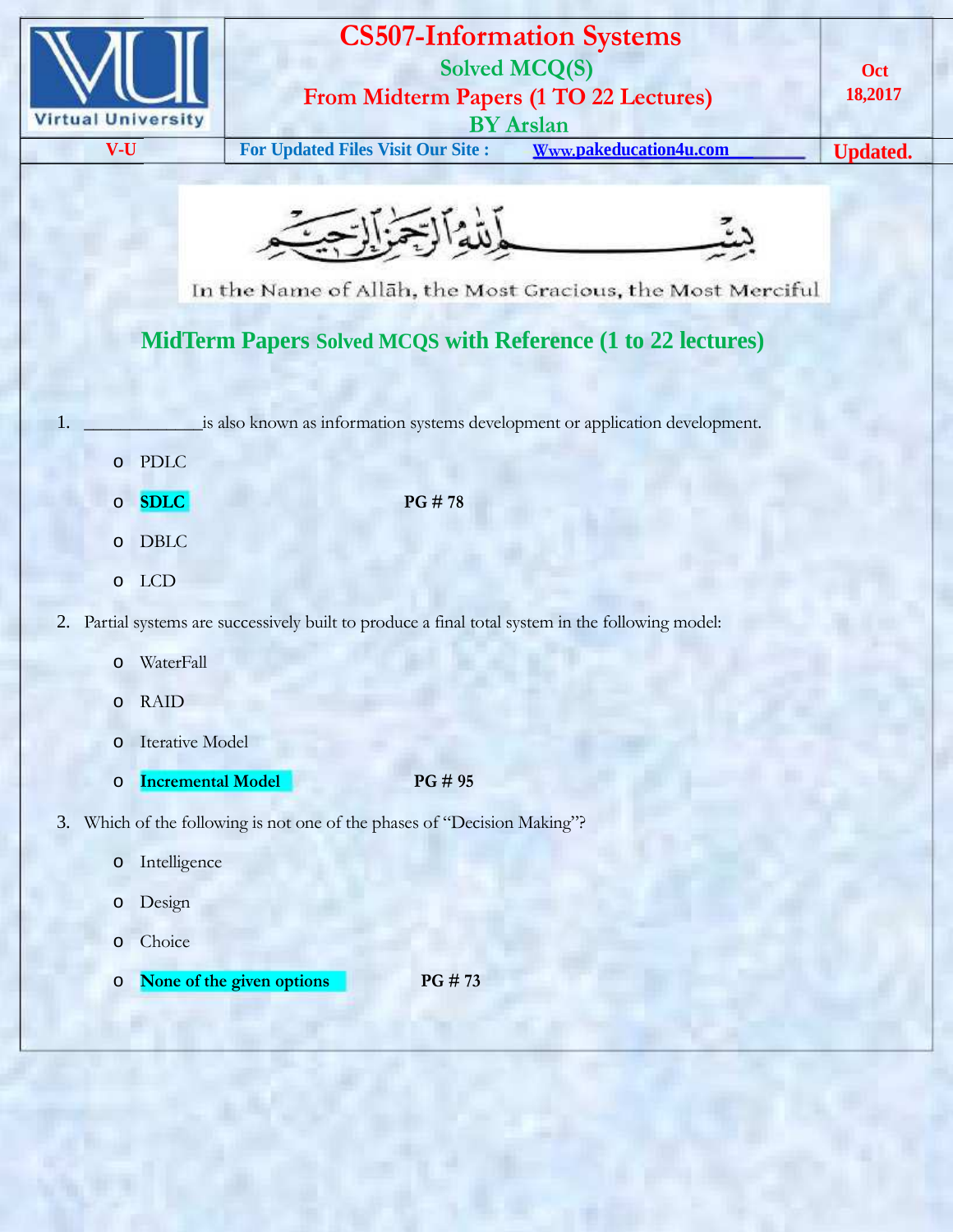|    |                   | 4. In ________ managers make all decisions                      |                                                                                                                            |
|----|-------------------|-----------------------------------------------------------------|----------------------------------------------------------------------------------------------------------------------------|
|    | $\circ$           | <b>Autocrative style</b>                                        | PG # 21                                                                                                                    |
|    | $\circ$           | Participative                                                   |                                                                                                                            |
|    |                   |                                                                 |                                                                                                                            |
|    | $\circ$           | Mixed Style                                                     |                                                                                                                            |
|    |                   | An Autocratic or authoritarian manager makes all the decisions. |                                                                                                                            |
| 5. |                   | is a set of defined set of instructions aimed to achieve goals  |                                                                                                                            |
|    | $\circ$           | Procedure                                                       | PG # 28                                                                                                                    |
|    | System<br>$\circ$ |                                                                 |                                                                                                                            |
|    | $\circ$           | Organization                                                    |                                                                                                                            |
|    |                   |                                                                 | Procedure is a defined set of instructions aimed at describing how to proceed in achieving a pre-defined milestone/target. |
| 6. |                   | Closed System depends on _____________ and data                 |                                                                                                                            |
|    | $\circ$           | <b>Internal resources</b>                                       | PG # 34                                                                                                                    |
|    |                   |                                                                 |                                                                                                                            |
|    | $\circ$           | External resources                                              |                                                                                                                            |
|    |                   |                                                                 |                                                                                                                            |
|    | $\circ$           | Procedures.                                                     |                                                                                                                            |
|    |                   | 7. What-if analysis technique is used by_                       |                                                                                                                            |
|    | $\circ$           | <b>Model Driven DSS</b>                                         | PG #44                                                                                                                     |
|    | $\circ$           | Data Driven DSS                                                 |                                                                                                                            |
|    | $\circ$           | Data Mining                                                     |                                                                                                                            |
|    |                   |                                                                 | 8. Distributing common information to every one may result in waste of time and confusion Is it true?                      |
|    | o True            |                                                                 | PG #16                                                                                                                     |
|    | False<br>$\circ$  |                                                                 |                                                                                                                            |
|    |                   |                                                                 |                                                                                                                            |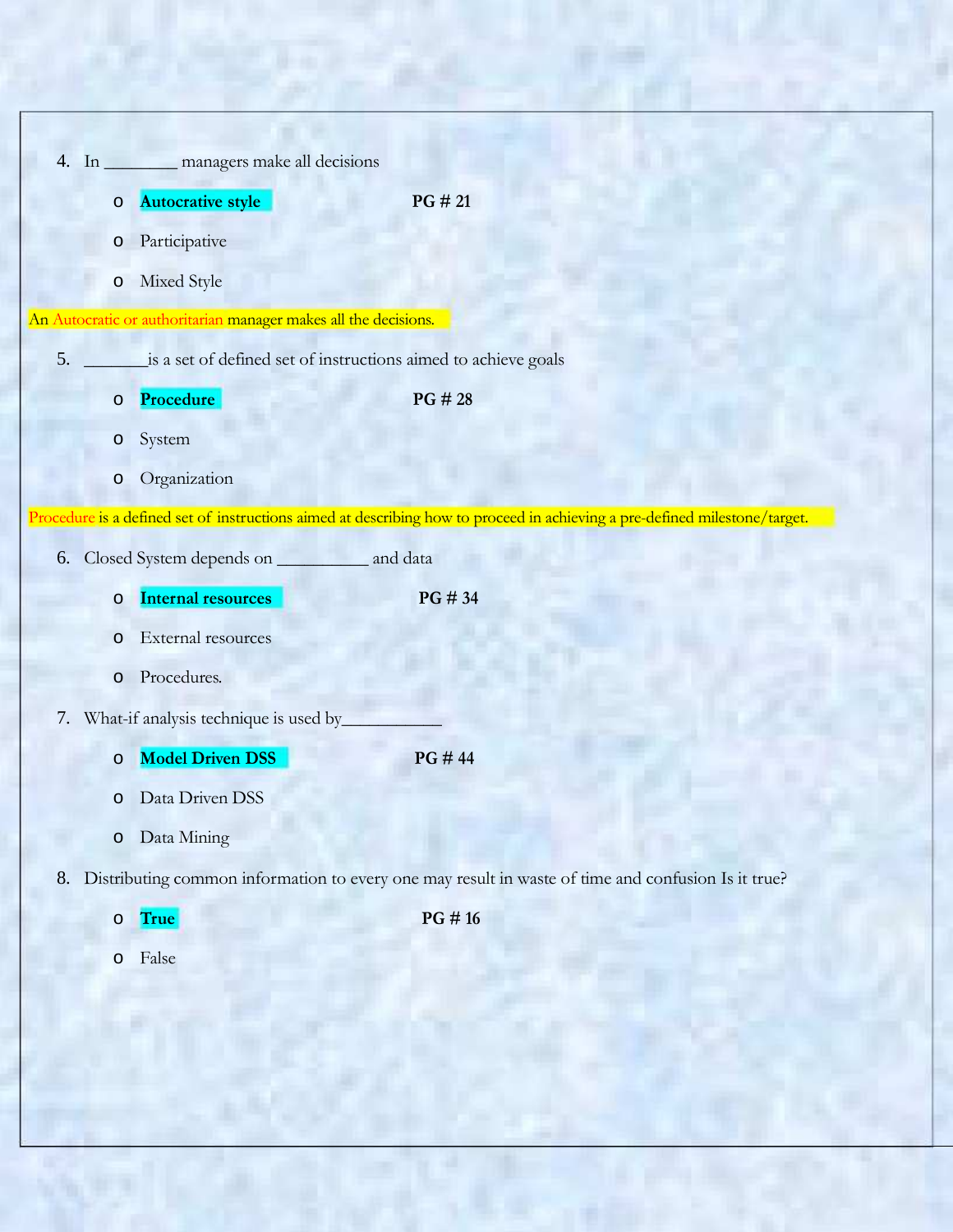- 9. Organizational culture is the specific collection of values and norms that are shared by people and groups in an organization and that control the way they interact with each other and with stakeholders outside the
	- o Sector
	- o Country
	- o **Organization PG # 21**

10. Information system must fulfill the needs of which of the following:

- Customers
- o Employee
- o **Business PG # 26**

- 11. Which type of decision is one for which there may be several "right" answers and there is no precise way to get a right answer?
	- o Structured
	-
	- o **Unstructured Click Here For More Detail**
	- o Semi-Structured

A non structured decision is one for which there may be several "right" answers, and there is no precise way to get a right answer. Most decisions have structured and non structured elements.

12. Which of the following phase of decision making process involves selecting a course of action from those available?

- o Design
- o **Choice PG # 73**

- o Implementation
- o Intelligence

13. Operational level is formulation of new sales products, and identifying new sales opportunities

- o True
- o **False**

**Strategic Level:** Formulation of new sales products, and identifying new sales opportunities.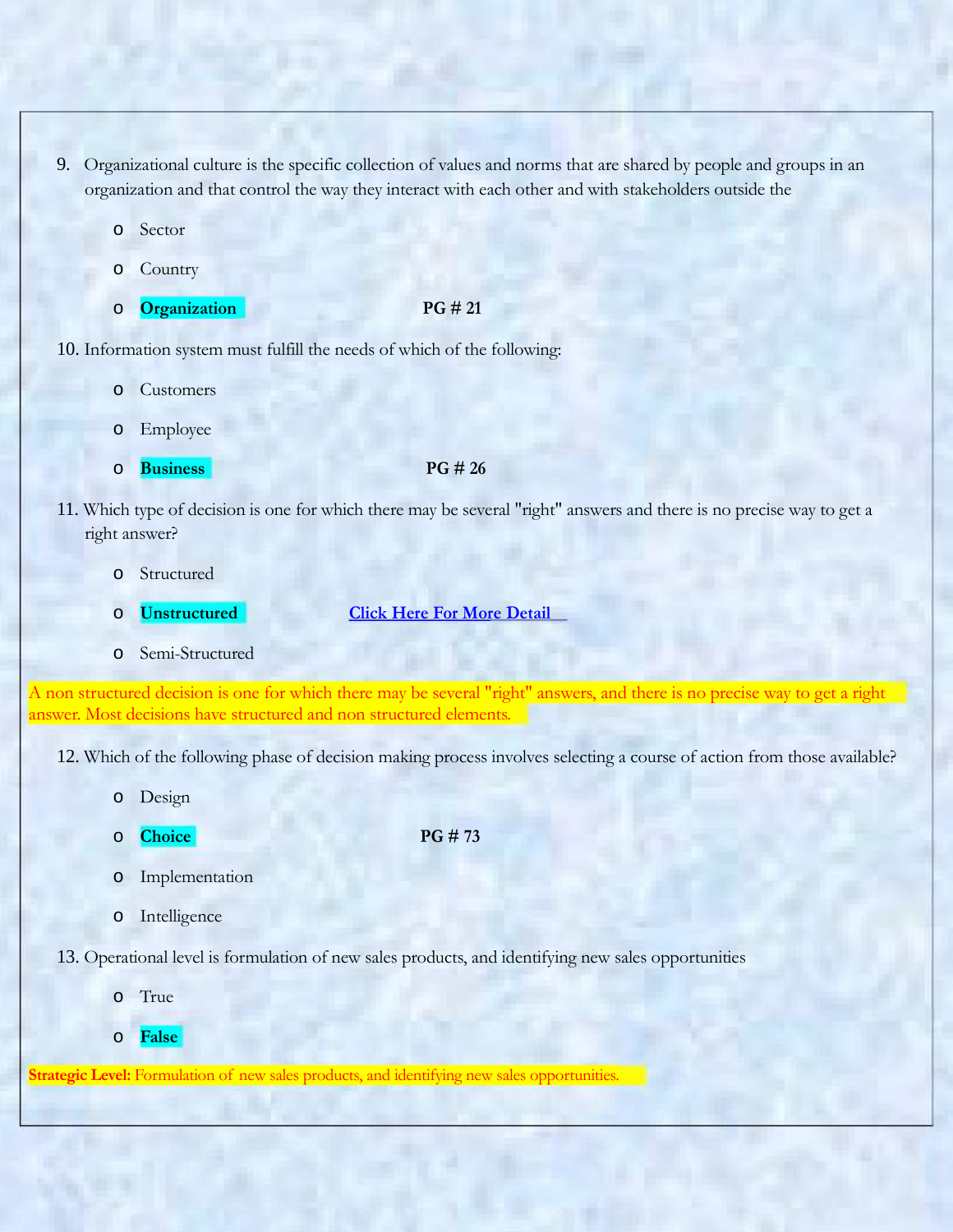14. Using a decision support system involves an interactive analytical modeling process

o **True Click Here For More Detail** o False 15. Systems have collection of predefined \_\_\_\_\_\_\_\_\_\_ related to each other in a sequenced logical manner in order to collectively achieve the desired results. o **Procedures PG # 28** o Sequences o Policies 16. Which of the following are knowledge workers who facilitate the development of information systems and computer applications by bridging the communications gap that exists between non-technical system users, and System designers and developers? o **System Analysts PG # 103** o Software Engineers o System Designers o Chief Executives 17. With a \_\_\_\_\_\_\_\_\_\_\_ decision environment, there is the possibility of having very quick and very accurate feedback on the decision process. o Closed System o **Closed-loop PG # 36** o Open-loop 18. Production subsystem needs to be linked with the marketing system to \_\_\_\_\_\_\_\_\_\_\_ right amount of product o **Produce PG # 65** o Sale o Purchase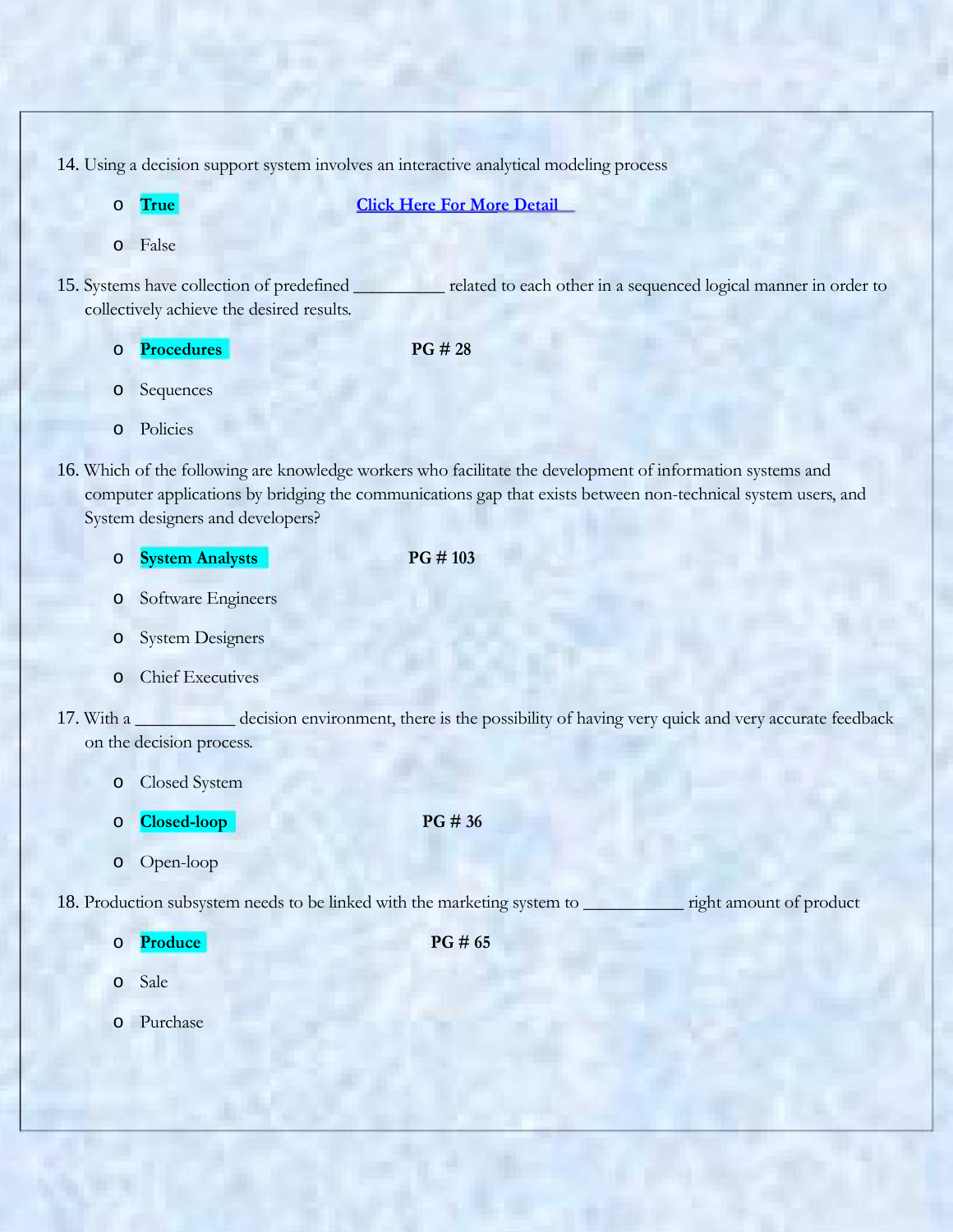19. The quality of decisions can be judged only once after they have been implemented.

o **True PG # 72** o False 20. \_\_\_\_\_\_ are run under direct supervision of family members. o Small Organizations o **Medium organizations PG # 17** o Large Organizations 21. Which of the following models is good for large and complex systems? o **Spiral PG # 98** o Incremental o WaterFall o Iterative 22. Which of the following phase of decision making process involves implementing the selected course of action? o Intelligence o Design o Choice o **Implementation PG # 71** 23. Which of the following is not one of the phases of "Decision Making"? o Intelligence o Design o Choice o **None of the given options PG # 71**

Intelligence, Design, Choice, Implementation, Monitoring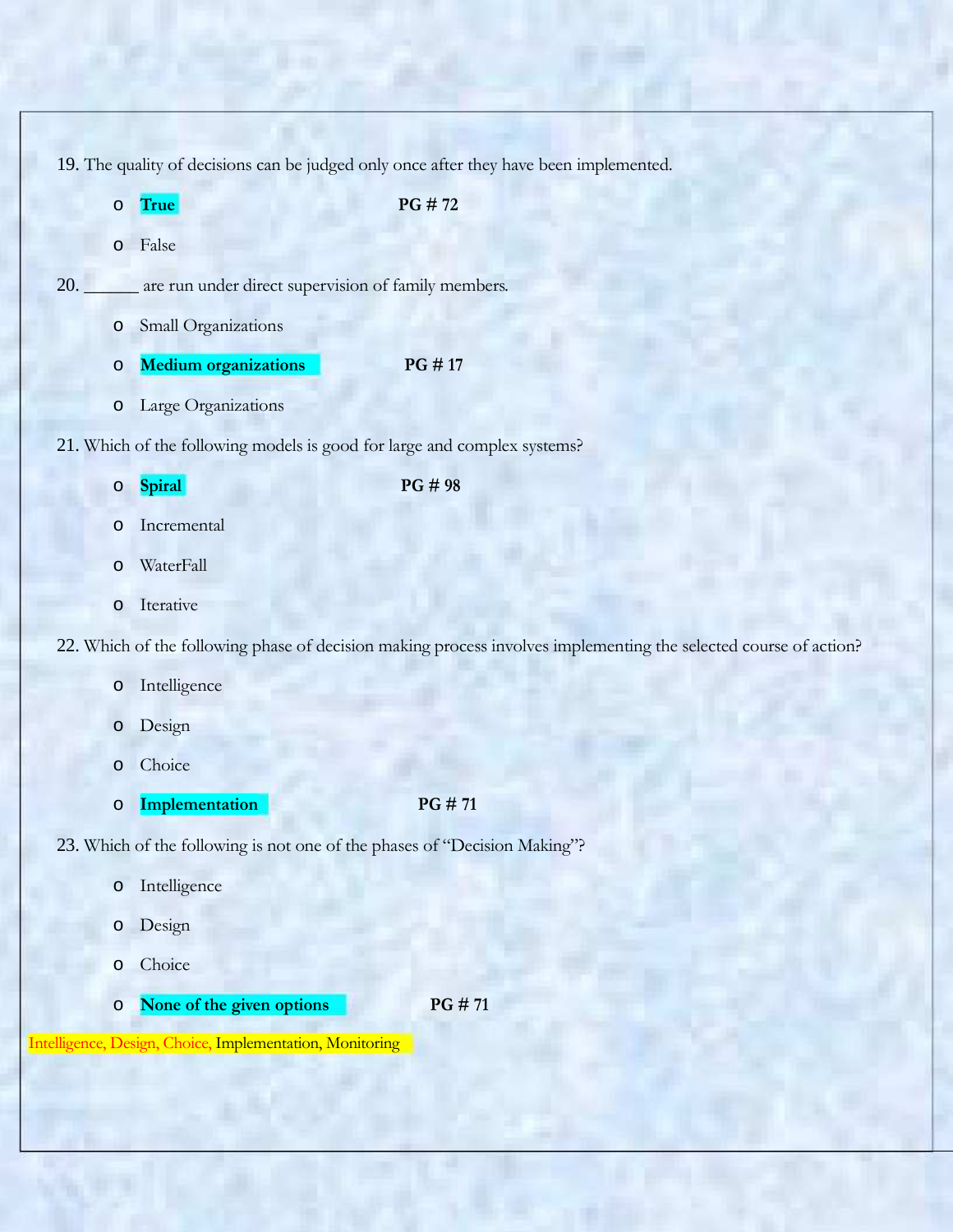| 24. |         |                                                 | is a group of people organized to accomplish an overall goal                                                      |
|-----|---------|-------------------------------------------------|-------------------------------------------------------------------------------------------------------------------|
|     | $\circ$ | System                                          |                                                                                                                   |
|     | $\circ$ | Procedure                                       |                                                                                                                   |
|     | $\circ$ | Organization                                    | PG #15                                                                                                            |
| 25. |         | is the raw data entered in the computer system. |                                                                                                                   |
|     | $\circ$ | Input element                                   | PG # 30                                                                                                           |
|     | $\circ$ | Control Mechanism                               |                                                                                                                   |
|     | $\circ$ | Output System                                   |                                                                                                                   |
| 26. |         | is not connected with environment.              |                                                                                                                   |
|     | $\circ$ | <b>Close system</b>                             | PG # 31                                                                                                           |
|     | $\circ$ | Open system                                     |                                                                                                                   |
|     | $\circ$ | Closed Loop System                              |                                                                                                                   |
|     |         | requirements of the system?                     | 27. Which of the following increment in incremental model usually the core product which addresses the basic      |
|     | $\circ$ | First                                           | PG # 95                                                                                                           |
|     | $\circ$ | Second                                          |                                                                                                                   |
|     | $\circ$ | Third                                           |                                                                                                                   |
| 28. |         |                                                 | sources materials in which the information from secondary sources has been digested.                              |
|     | $\circ$ | Primary                                         |                                                                                                                   |
|     | $\circ$ | <b>Tertiary</b>                                 | PG #13                                                                                                            |
|     | $\circ$ | Secondary                                       |                                                                                                                   |
|     |         | subordinate to a single other entity.           | 29. A hierarchical organization is structured in a way such that every entity in the organization, except one, is |
|     | $\circ$ | True                                            | PG # 20                                                                                                           |

o False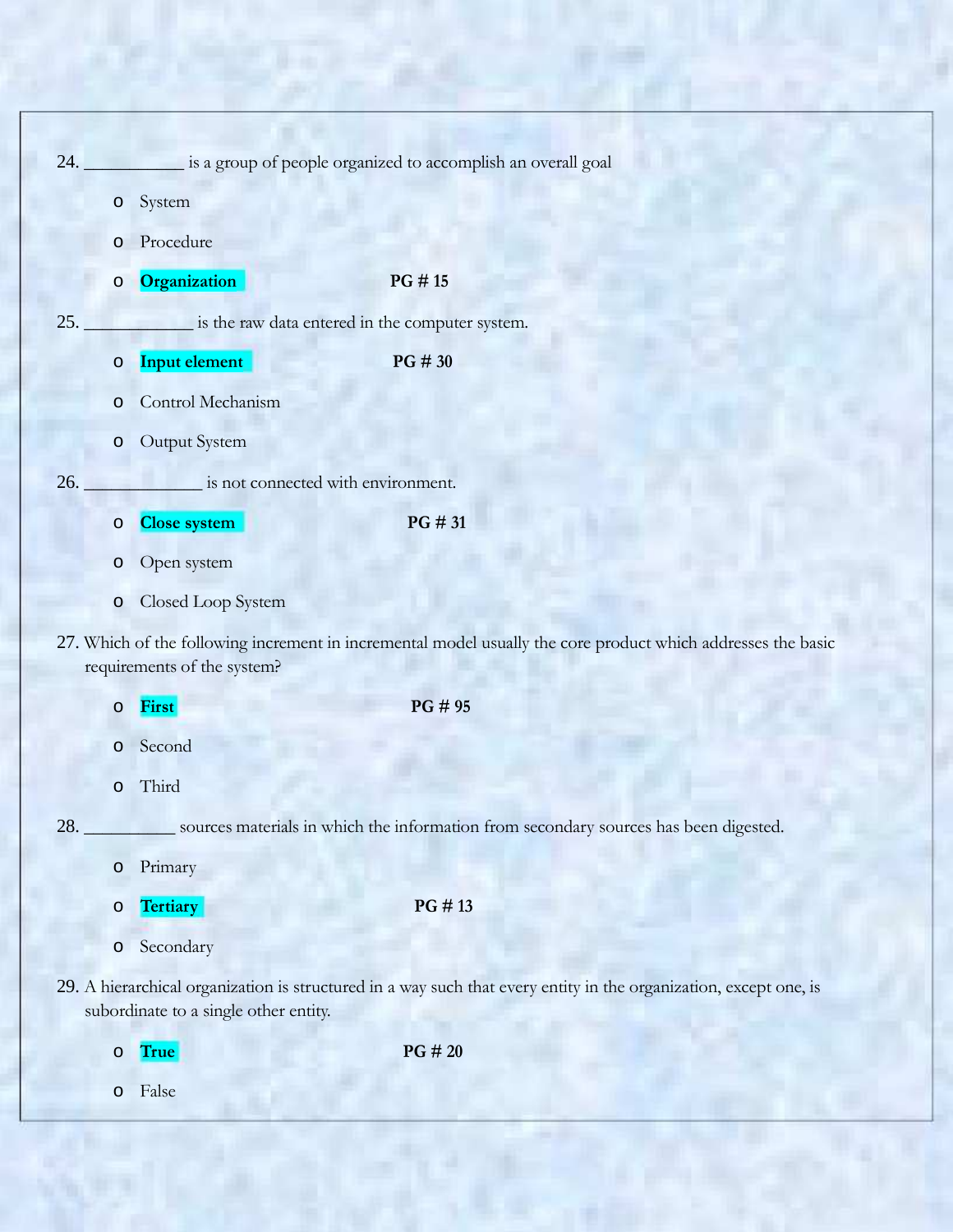- 30. Decisions in which the decision maker must provide judgment, evaluation, and insights into the problem definition would be characterized as:
	- o Structured
	- o Semi Structured
	- o **Unstructured PG # 22**

- 31. Which of the following phase of decision making process involves checking the consequences of the decision made after implementation?
	- o Design
	- o Choice
	- o Implementation
	- o **Monitoring PG # 71**

- 32. Evaluate recovery patterns, relevant costs involved is an example of monitoring
- o **True PG # 72** o False 33. In which of the following models it is difficult to convince some customers that the evolutionary approach is controllable? o **Spiral PG # 99** o WaterFall o Incremental o Iterative 34. A system that is not connected with its environment is called\_
	- o **Closed system PG # 31**

- o Open system
- o Open loop system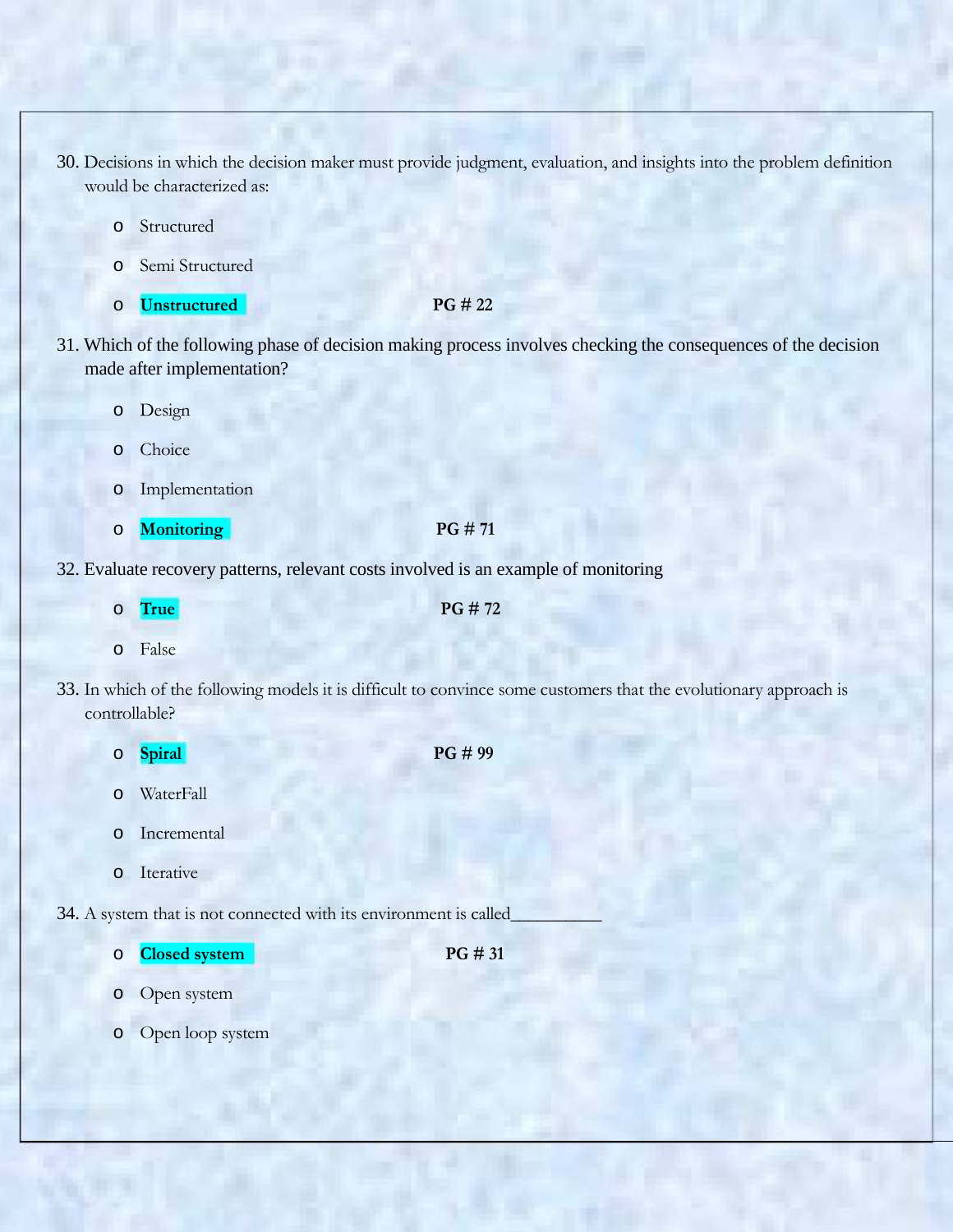35. The reports generated by the \_\_\_\_\_\_\_\_ are used for analytical decision making by the management.

|         | $\circ$ MIS                                   | PG #42                                                                                                            |
|---------|-----------------------------------------------|-------------------------------------------------------------------------------------------------------------------|
|         | o DSL                                         |                                                                                                                   |
|         | o EIS                                         |                                                                                                                   |
|         | o DSS                                         |                                                                                                                   |
|         | making functions in an organization is called | 36. An integrated man-machine system for providing information to support the operations, management and decision |
|         | o DDS                                         |                                                                                                                   |
| $\circ$ | <b>MIS</b>                                    | PG#43                                                                                                             |

o IS

37. Accounting information system (AIS) is linked to all the information systems in an organization.

|     | $\circ$ | True                        | PG # 65                                                                                                       |
|-----|---------|-----------------------------|---------------------------------------------------------------------------------------------------------------|
|     | $\circ$ | False                       |                                                                                                               |
|     |         |                             | 38. Decision making is the cognitive process of selecting a course of action from among multiple alternatives |
|     | $\circ$ | True                        | PG#69                                                                                                         |
|     | $\circ$ | False                       |                                                                                                               |
|     |         |                             | 39. Every decision we take in daily life requires some sort of information about the alternatives available.  |
|     | $\circ$ | True                        | PG #11                                                                                                        |
|     | $\circ$ | False                       |                                                                                                               |
| 40. |         |                             | are run under direct supervision of family members.                                                           |
|     | $\circ$ | Small Organizations         |                                                                                                               |
|     | $\circ$ | <b>Medium organizations</b> | PG #17                                                                                                        |
|     | $\circ$ | Large Organizations         |                                                                                                               |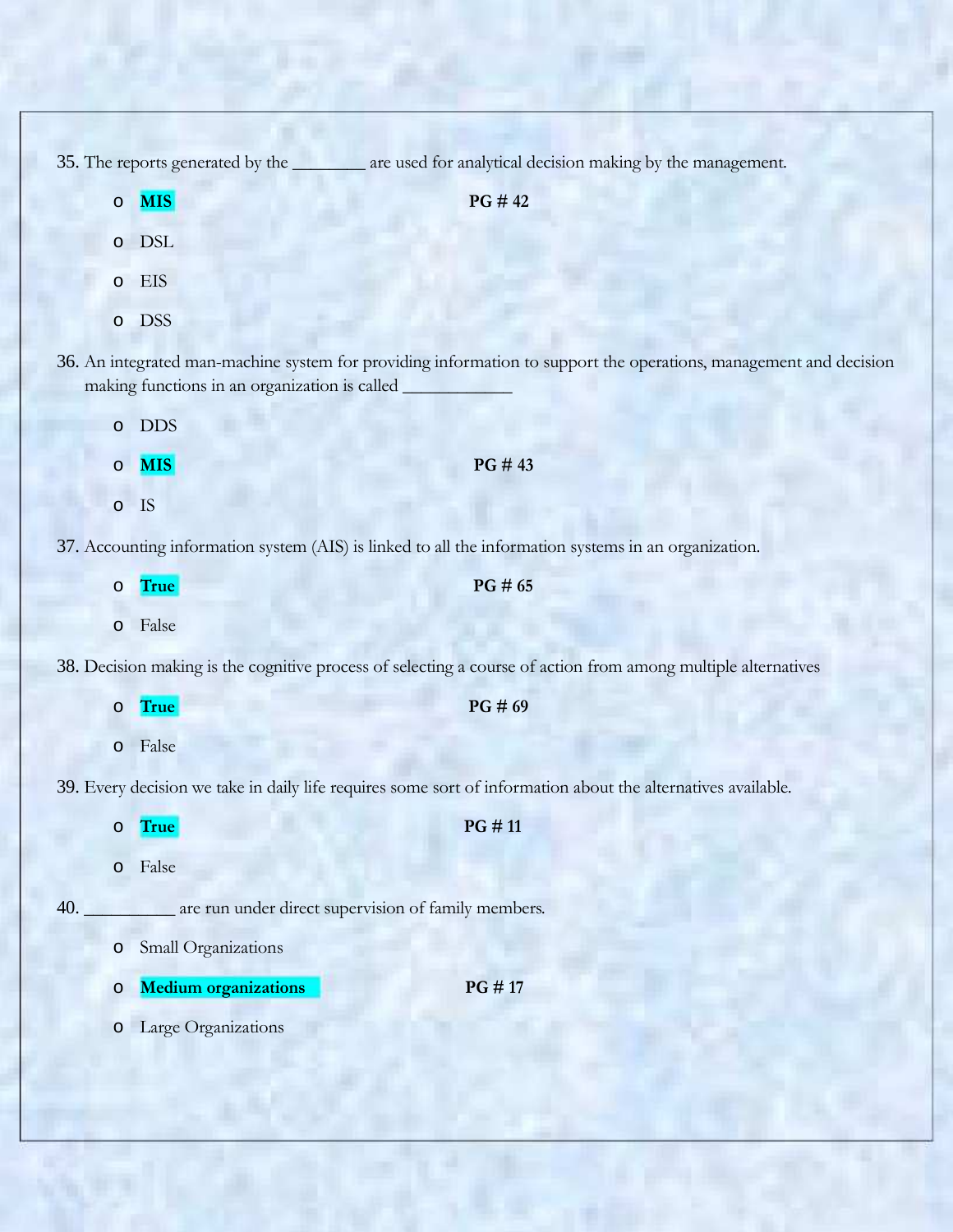|         | 41. Medium sized organizations are normally run by family so decision making is |                                                                                                                   | in such organizations. |
|---------|---------------------------------------------------------------------------------|-------------------------------------------------------------------------------------------------------------------|------------------------|
| $\circ$ | Centralized                                                                     | PG #17                                                                                                            |                        |
| O       | de-centralized                                                                  |                                                                                                                   |                        |
| O       | unstructured                                                                    |                                                                                                                   |                        |
| $\circ$ | complexed                                                                       |                                                                                                                   |                        |
| 42.     |                                                                                 | is a defined set of instructions aimed at describing how to proceed in achieving a pre-defined                    |                        |
| $\circ$ | milestone/target.                                                               |                                                                                                                   |                        |
| $\circ$ | System                                                                          |                                                                                                                   |                        |
| O       | Procedure                                                                       | PG # 28                                                                                                           |                        |
| $\circ$ | Process                                                                         |                                                                                                                   |                        |
| $\circ$ | Method                                                                          |                                                                                                                   |                        |
|         | 43. There is a greater emphasis on models in case of                            |                                                                                                                   |                        |
| $\circ$ | <b>KSS</b>                                                                      |                                                                                                                   |                        |
| O       | <b>DSS</b>                                                                      | PG # 44                                                                                                           |                        |
| $\circ$ | <b>MIS</b>                                                                      |                                                                                                                   |                        |
| O       | <b>TPS</b>                                                                      |                                                                                                                   |                        |
|         |                                                                                 | 44. A cheaper factor of production is a challenge to the survival of a company in which of the following markets? |                        |
| O       | Super market                                                                    |                                                                                                                   |                        |

- o Online market
- o **Competitive market PG # 26**
- o Stock market

45. Organizations can not be distinguished on the basis of the following criteria.

- o Organizational structure
- o Culture of the Organizations
- o Management Style and Decision Making Style
- o **organization location PG # 20**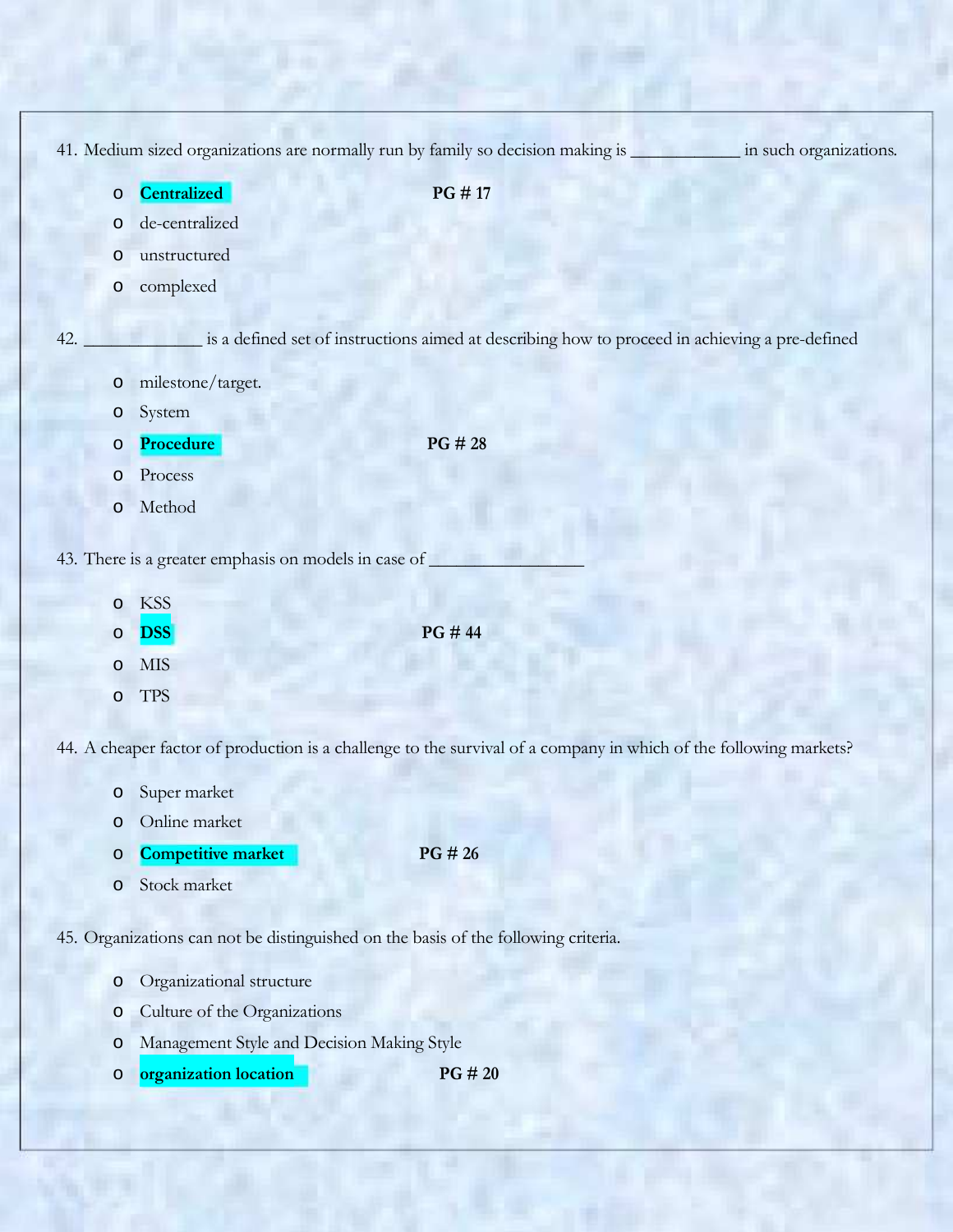|     | 46. In_<br>members. |                                                                | organizations all the critical managerial positions are usually controlled by the family                          |
|-----|---------------------|----------------------------------------------------------------|-------------------------------------------------------------------------------------------------------------------|
|     | $\circ$             | <b>Medium Size</b>                                             | PG #17                                                                                                            |
|     | O                   | Large Size                                                     |                                                                                                                   |
|     | O                   | Small Size                                                     |                                                                                                                   |
|     | $\circ$             | Smaller size                                                   |                                                                                                                   |
|     |                     |                                                                |                                                                                                                   |
|     |                     |                                                                | 47. A particular technique of directing one's attention in learning, discovery or problem solving is known as     |
|     |                     | Trial and error                                                |                                                                                                                   |
|     | $\circ$<br>O        | <b>Heuristics</b>                                              | PG #43                                                                                                            |
|     | O                   | Critical decision making                                       |                                                                                                                   |
|     | $\circ$             | Data mining                                                    |                                                                                                                   |
|     |                     |                                                                |                                                                                                                   |
|     |                     | 48. Every decision we take in daily life requires some sort of | about the alternatives available.                                                                                 |
|     | O                   | Seriousness                                                    |                                                                                                                   |
|     | $\circ$             | <b>Information</b>                                             | PG #11                                                                                                            |
|     | O                   | Power                                                          |                                                                                                                   |
|     | O                   | Negligence                                                     |                                                                                                                   |
|     |                     |                                                                | 49. Which of the following views organization as a combination of process oriented groups whose information needs |
|     |                     | are related but independent?                                   |                                                                                                                   |
|     | $\circ$             | <b>CBIS</b>                                                    |                                                                                                                   |
|     | $\circ$             | $\ensuremath{\text{MIS}}$                                      |                                                                                                                   |
|     | $\circ$             | <b>DIS</b>                                                     |                                                                                                                   |
|     | $\circ$             | <b>OIS</b>                                                     | PG # 52                                                                                                           |
| 50. |                     |                                                                | engine is the database management system (DBMS) of the expert system.                                             |
|     |                     |                                                                |                                                                                                                   |
|     | $\circ$             | Database                                                       |                                                                                                                   |
|     | $\circ$             | Development                                                    |                                                                                                                   |
|     | $\circ$             | Query                                                          |                                                                                                                   |
|     | $\circ$             | Inference                                                      | PG # 51                                                                                                           |
|     |                     |                                                                |                                                                                                                   |

Ŧ

h

Ñ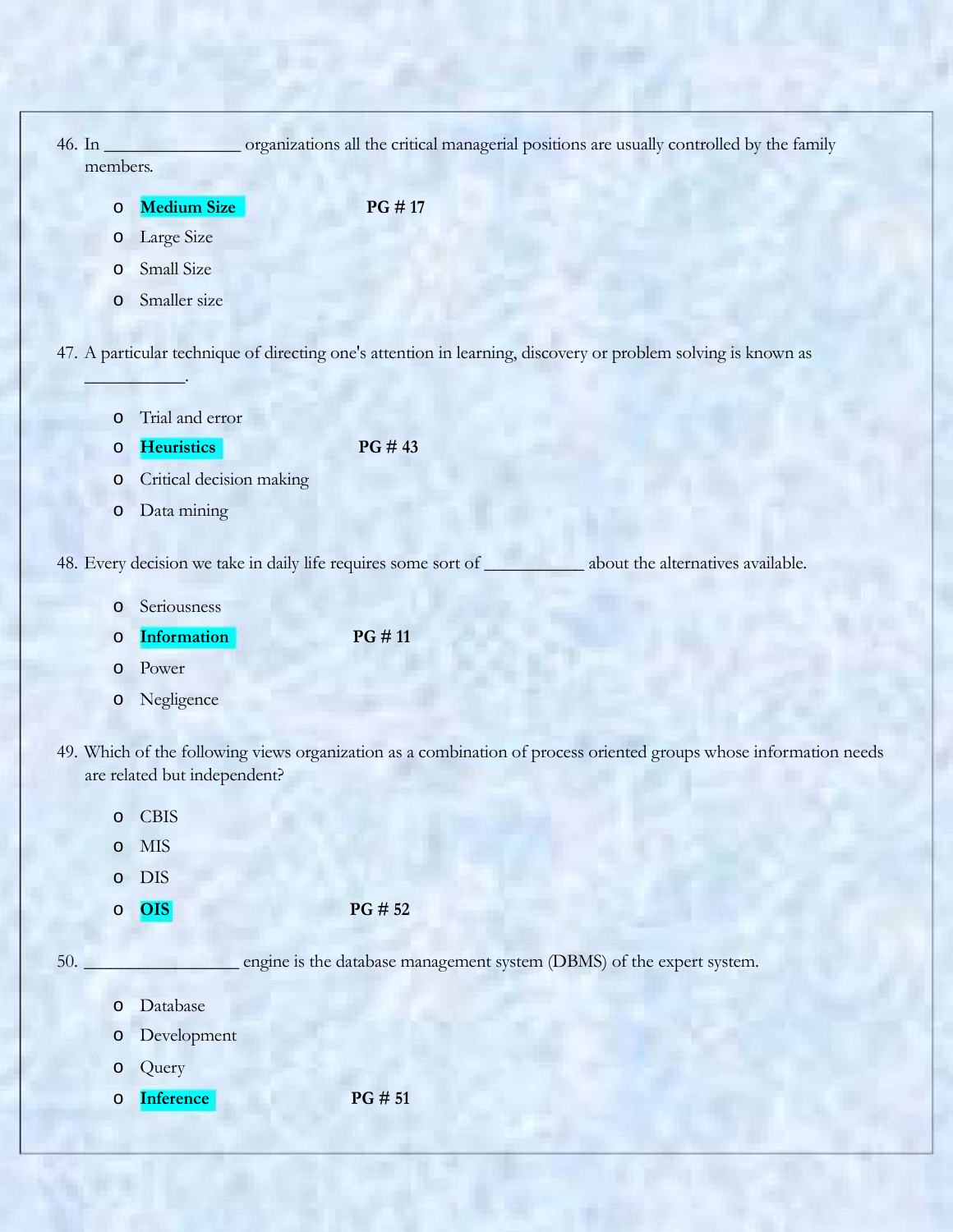| 51.     |                                     | communication refers to the Information flow from firm to external environment.                               |
|---------|-------------------------------------|---------------------------------------------------------------------------------------------------------------|
| $\circ$ | Horizontal                          |                                                                                                               |
| $\circ$ | <b>Marketing</b>                    | PG # 53                                                                                                       |
| $\circ$ | Suppliers                           |                                                                                                               |
| $\circ$ | Vertical                            |                                                                                                               |
|         |                                     | 52. Decision making is the cognitive process of selecting a course of action from _____________ alternatives. |
| $\circ$ | Multiple                            | PG#69                                                                                                         |
| $\circ$ | Double                              |                                                                                                               |
| $\circ$ | Triple                              |                                                                                                               |
| $\circ$ | Single                              |                                                                                                               |
|         | 53. Normally there are              | kinds of management style.                                                                                    |
| $\circ$ | Two                                 |                                                                                                               |
| $\circ$ | <b>Three</b>                        | PG # 21                                                                                                       |
| $\circ$ | Four                                |                                                                                                               |
| $\circ$ | Five                                |                                                                                                               |
|         | Authoritative, Participative, Mixed |                                                                                                               |
|         |                                     |                                                                                                               |
|         |                                     | 54. Information flows and formats are easy to define and change in case of                                    |
| O       | <b>Small organization</b>           | PG #17                                                                                                        |
| $\circ$ | Medium organization                 |                                                                                                               |
| $\circ$ | Large organization                  |                                                                                                               |
| $\circ$ | Large and medium organization       |                                                                                                               |
| 55.     | supporting the entire structure     | is the set of interconnected structural elements that provide the framework for                               |

- o Management System
- o **Infrastructure PG # 39**
- o Decision Support System
- o Transaction processing system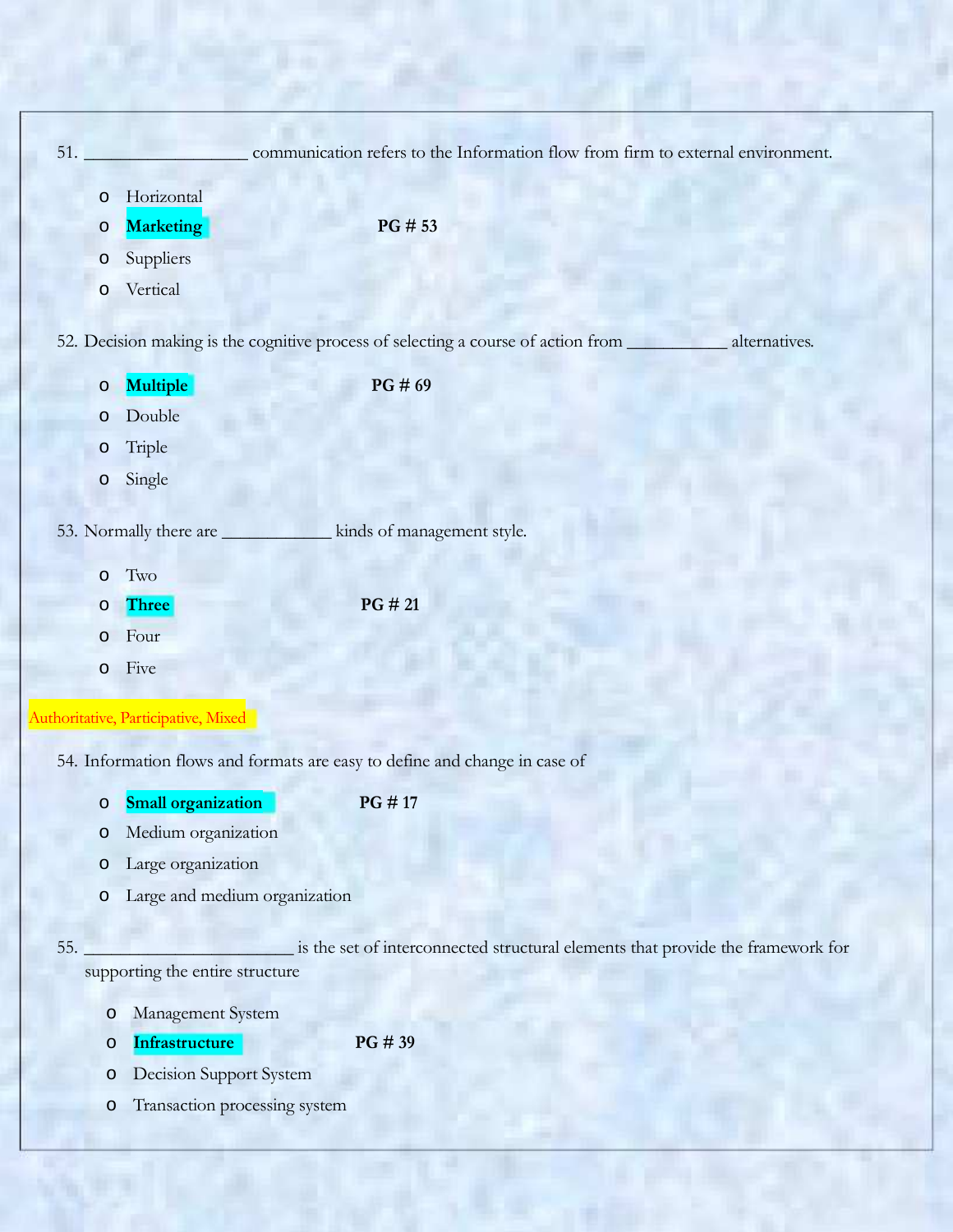- 56. Which of the following elements exists outside the boundary of the business (Organization) and have the potential to affect all or part of the organization?
	- o WTO
	- o Company Ordinance
	- o **Business Environment PG # 24**
	- o Company Structure
- 57. Which of the following refers to the application of computer software in engineering to analyze the robustness and performance of components, assemblies, products and manufacturing tools?
	- o CEE
	- o CNC
	- o **CAE PG # 64**
	- o MRP

58. Which of the following is not an external source of information to an organization?

- o **Formal reporting system PG # 22**
	-

- o Loan applications
- o Purchasing agreements
- o Advertisement

59. \_\_\_\_\_\_\_\_\_\_\_ is an information in its original form, neither interpreted nor condensed nor evaluated by other writers.

- o **Primary information PG # 12**
- o Secondary information
- o Tertiary information
- o Primary and Secondary information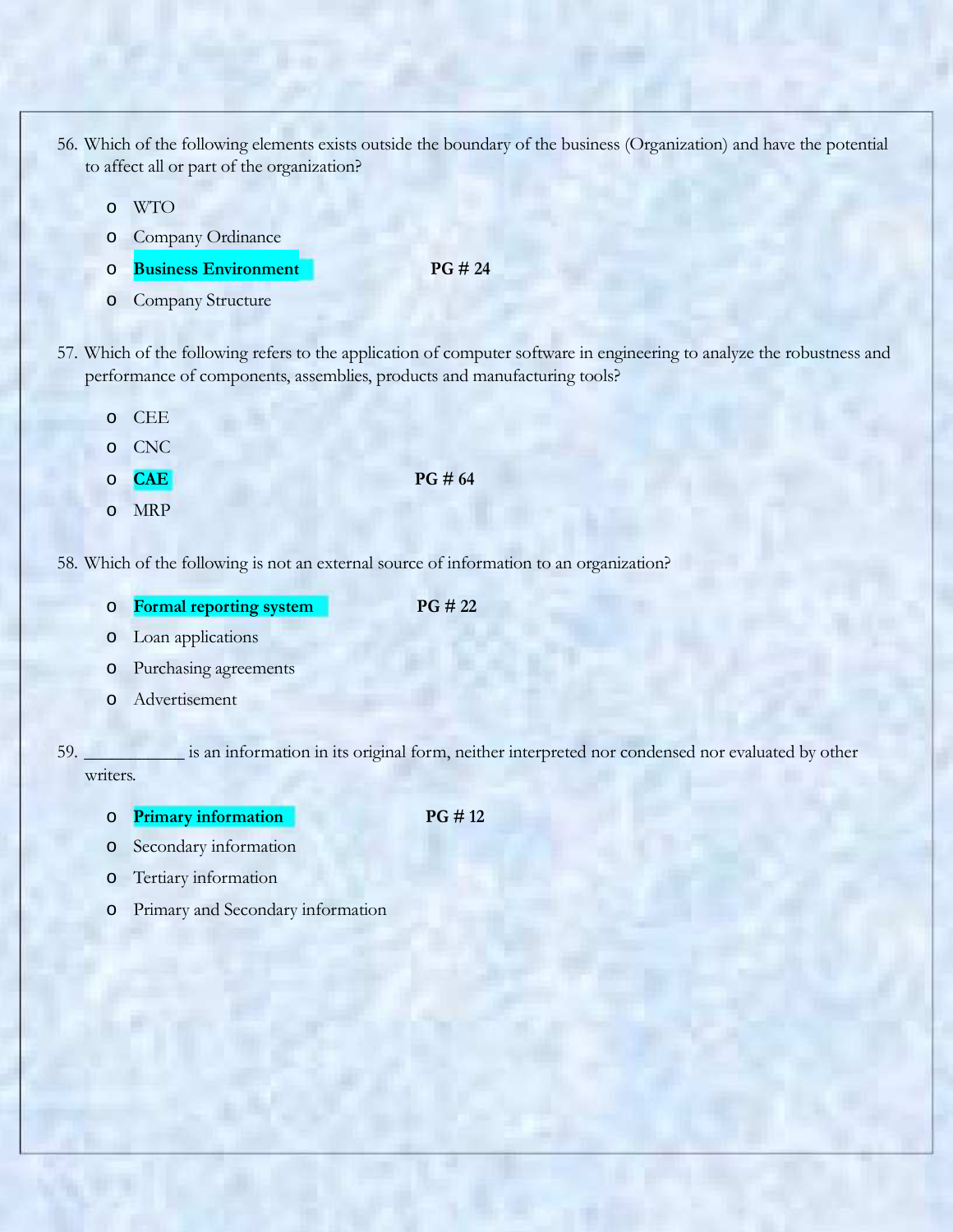| 60. |         |                                                                                        | are formulated in order to efficiently manage the business operations.                         |
|-----|---------|----------------------------------------------------------------------------------------|------------------------------------------------------------------------------------------------|
|     |         |                                                                                        |                                                                                                |
|     | $\circ$ | <b>Organizational structures</b><br>Risks                                              | PG #15                                                                                         |
|     | O<br>O  | Environments                                                                           |                                                                                                |
|     | O       | Customers                                                                              |                                                                                                |
|     |         |                                                                                        |                                                                                                |
|     |         | 61. Technical Report is an example of                                                  | source of information.                                                                         |
|     | O       | Tertiary                                                                               |                                                                                                |
|     | O       | Primary                                                                                | PG #12                                                                                         |
|     | O       | Secondary                                                                              |                                                                                                |
|     | O       | Quaternary                                                                             |                                                                                                |
|     |         |                                                                                        |                                                                                                |
|     |         | 62. A system that is connected to its environment by means of resource flows is called |                                                                                                |
|     | O       | Open Loop System                                                                       |                                                                                                |
|     | O       | Closed Loop System                                                                     |                                                                                                |
|     | O       | Open system                                                                            | PG # 31                                                                                        |
|     | O       | Closed system                                                                          |                                                                                                |
|     |         |                                                                                        |                                                                                                |
| 63. |         |                                                                                        | is not a document produced during procedures development of system design.                     |
|     | $\circ$ | Data Flow Diagrams                                                                     |                                                                                                |
|     | $\circ$ | Entity Relationship Diagram                                                            |                                                                                                |
|     | O       | User Manual                                                                            |                                                                                                |
|     | $\circ$ | <b>Feasibility Manual</b>                                                              | PG # 92                                                                                        |
| 64. |         |                                                                                        | phase of decision making process involves selecting a course of action from available options. |
|     |         |                                                                                        |                                                                                                |
|     |         | o Design                                                                               |                                                                                                |
|     |         | o Choice                                                                               | PG #71                                                                                         |
|     |         | o Implementation                                                                       |                                                                                                |
|     |         | o Intelligence                                                                         |                                                                                                |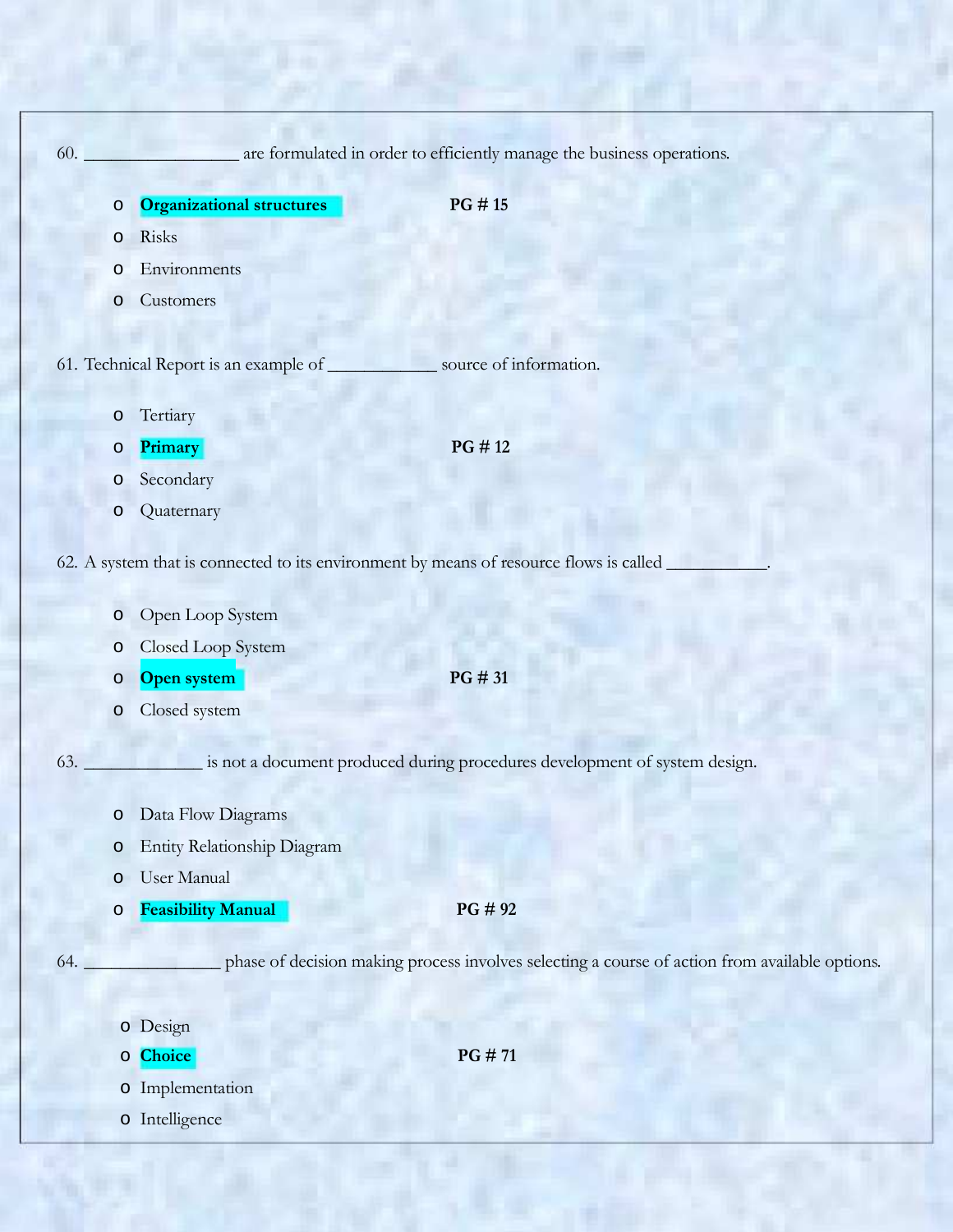|     |                                                                                                     | 65. of timely and accurate information helps in proper decision making and meeting the organizational      |
|-----|-----------------------------------------------------------------------------------------------------|------------------------------------------------------------------------------------------------------------|
|     | goals.                                                                                              |                                                                                                            |
|     | o Lack<br>o Deletion<br>o Availability<br>o Lost                                                    | PG # 23                                                                                                    |
|     |                                                                                                     | 66. To produce the right amount of the products, ___________ needs to be linked with the marketing system. |
|     | o Production sub system                                                                             | PG # 65                                                                                                    |
|     | o Quality sub system                                                                                |                                                                                                            |
|     | o Logistics                                                                                         |                                                                                                            |
|     | o Office automation system                                                                          |                                                                                                            |
|     | 67. Systems use closely related and logically sequenced ___________ to achieve the desired results. |                                                                                                            |
|     | o Procedures                                                                                        | PG#28                                                                                                      |
|     | o Data                                                                                              |                                                                                                            |
|     | o Managers                                                                                          |                                                                                                            |
|     | o Customers                                                                                         |                                                                                                            |
| 68. | the right time to meet the customer's requirements                                                  | helps in getting the right material and physical resources together at the right place and at              |
|     | <b>Transaction Processing System</b><br>$\circ$<br><b>Materials Requirement Planning</b><br>$\circ$ | PG # 62                                                                                                    |
|     | Office Automation System<br>$\circ$                                                                 |                                                                                                            |

o Flowchart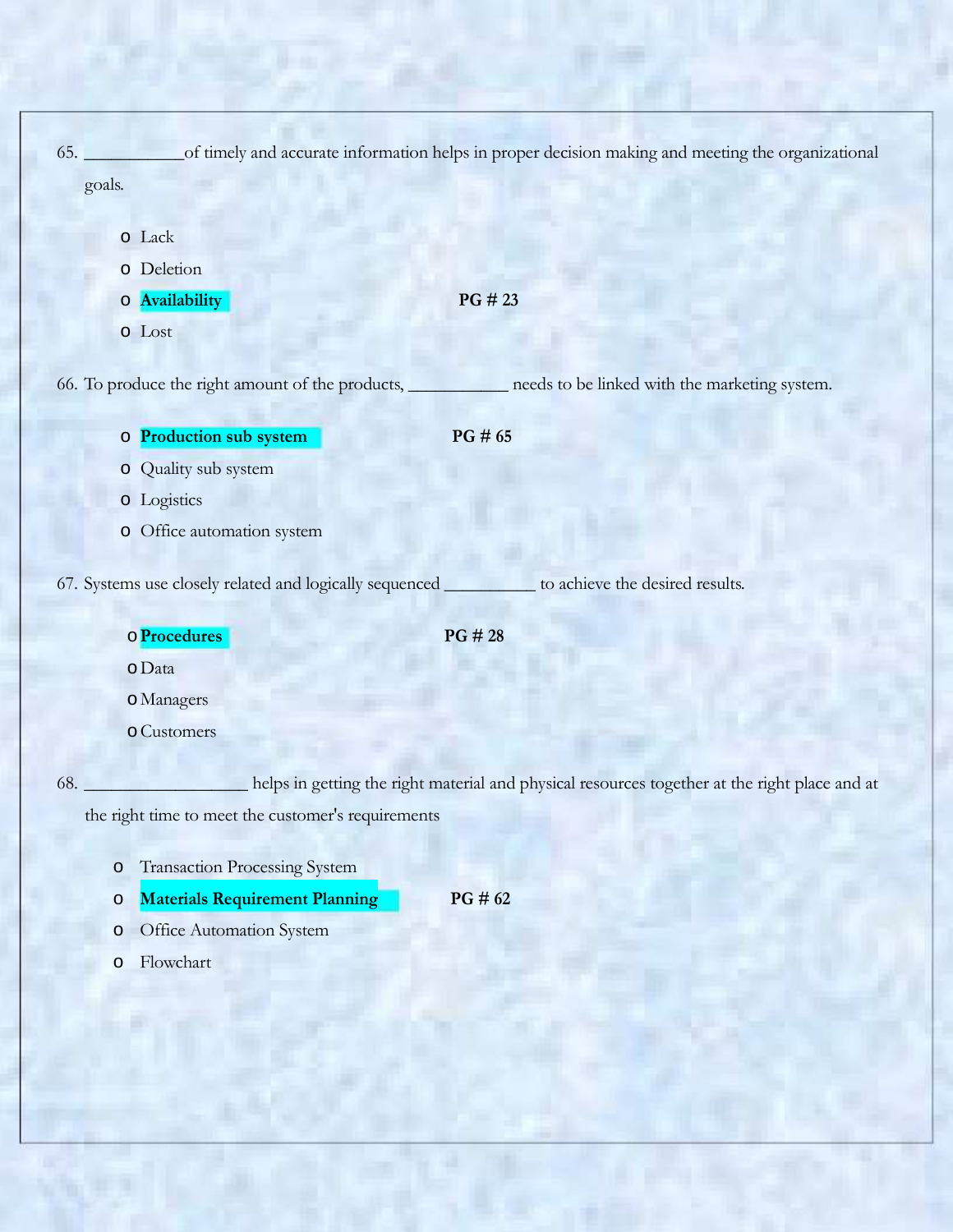69. Objectives of Customer Relationship Management (CRM) are to increase profitability, revenue, and \_

|         | o Threats                             |                                                                                                    |
|---------|---------------------------------------|----------------------------------------------------------------------------------------------------|
|         | o Logical access                      |                                                                                                    |
| $\circ$ | <b>Customer satisfaction</b>          | PG # 54                                                                                            |
|         | o Physical access                     |                                                                                                    |
|         | 70. Bar graph is an example of        | model of Decision Support System.                                                                  |
|         | o Physical                            |                                                                                                    |
|         | o Narrative                           |                                                                                                    |
|         | o Graphic                             | PG #48                                                                                             |
|         | o Mathematical                        |                                                                                                    |
| 71.     | supporting the entire structure       | is the set of interconnected structural elements that provide the framework for                    |
| $\circ$ | Management System                     |                                                                                                    |
| $\circ$ | Infrastructure                        | PG # 39                                                                                            |
| $\circ$ | Office Automation System              |                                                                                                    |
| $\circ$ | Feedback                              |                                                                                                    |
| 72.     |                                       | is the process of quickly putting together a working model in order to test various aspects of the |
|         | design to gather early user feedback. |                                                                                                    |

o Testing

o **Prototyping PG # 99**

- o Programming
- o Debugging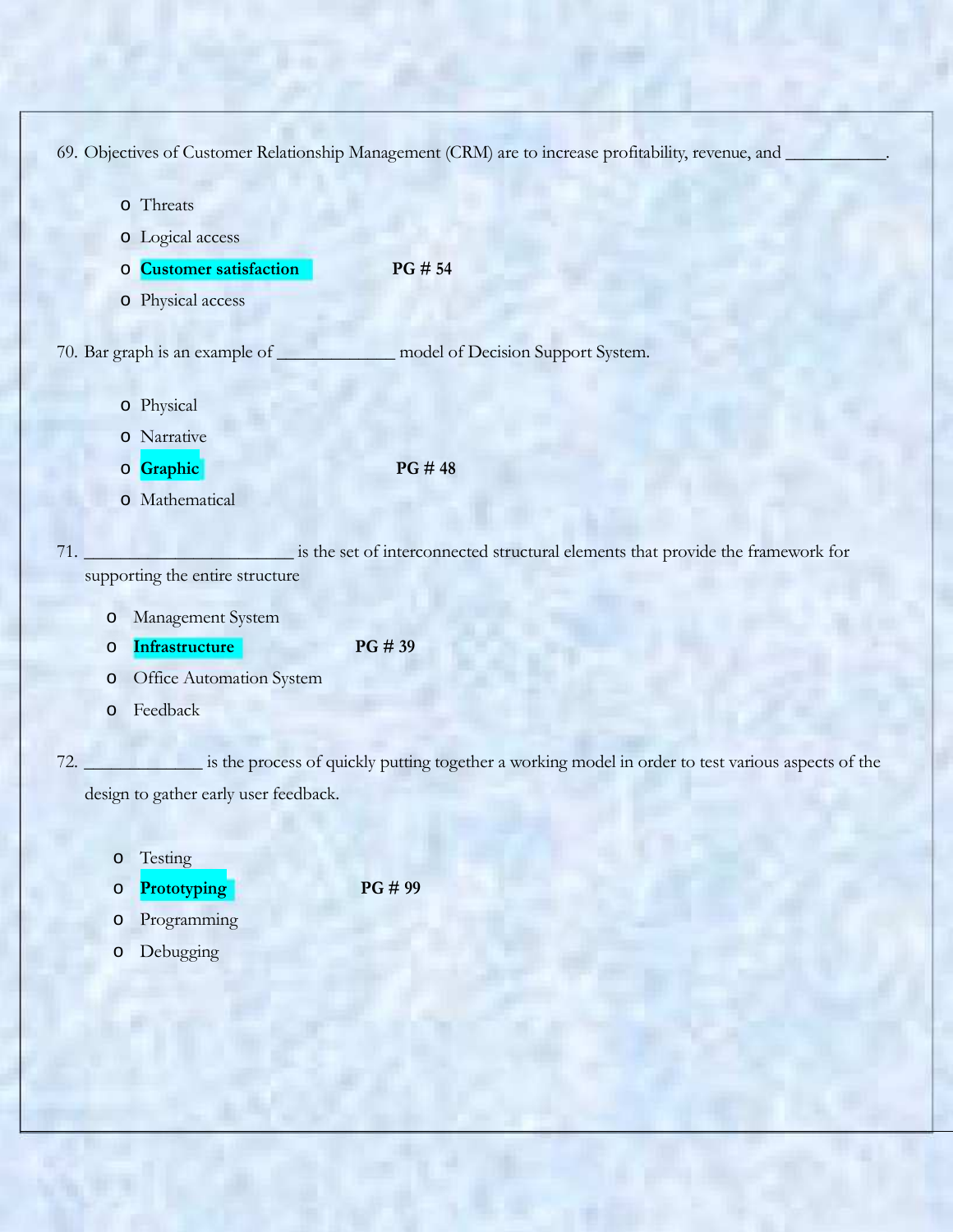|                    | 73. Continuous change in work force _____________ is for an organization.                     |  |
|--------------------|-----------------------------------------------------------------------------------------------|--|
|                    |                                                                                               |  |
| $\circ$            | Ignore able<br>Beneficial                                                                     |  |
| $\circ$            | PG # 26<br>Harmful <sup>1</sup>                                                               |  |
| $\circ$<br>$\circ$ | Necessary                                                                                     |  |
|                    |                                                                                               |  |
|                    | 74. Word Processing is an example of                                                          |  |
|                    |                                                                                               |  |
|                    | O Office Automation System PG #43                                                             |  |
|                    | o Decision Support System                                                                     |  |
|                    | o Transaction Processing System                                                               |  |
|                    | o Order Processing Sub System                                                                 |  |
| 75. With           | decision environment there is the possibility of having very quick and very accurate feedback |  |
|                    | on the decision process.                                                                      |  |
|                    |                                                                                               |  |
|                    | o Closed-loop<br>PG # 36                                                                      |  |
|                    | o Open-loop                                                                                   |  |
|                    | o Fully Open-loop                                                                             |  |
|                    | o Absolutely No                                                                               |  |
|                    | 76. Quality maintenance is an issue which requires                                            |  |
|                    |                                                                                               |  |
|                    | PG #19<br><b>Structured reporting</b>                                                         |  |
|                    | o Marketing                                                                                   |  |
|                    |                                                                                               |  |
|                    | o Manufacturing                                                                               |  |
|                    | o Trading                                                                                     |  |
|                    |                                                                                               |  |